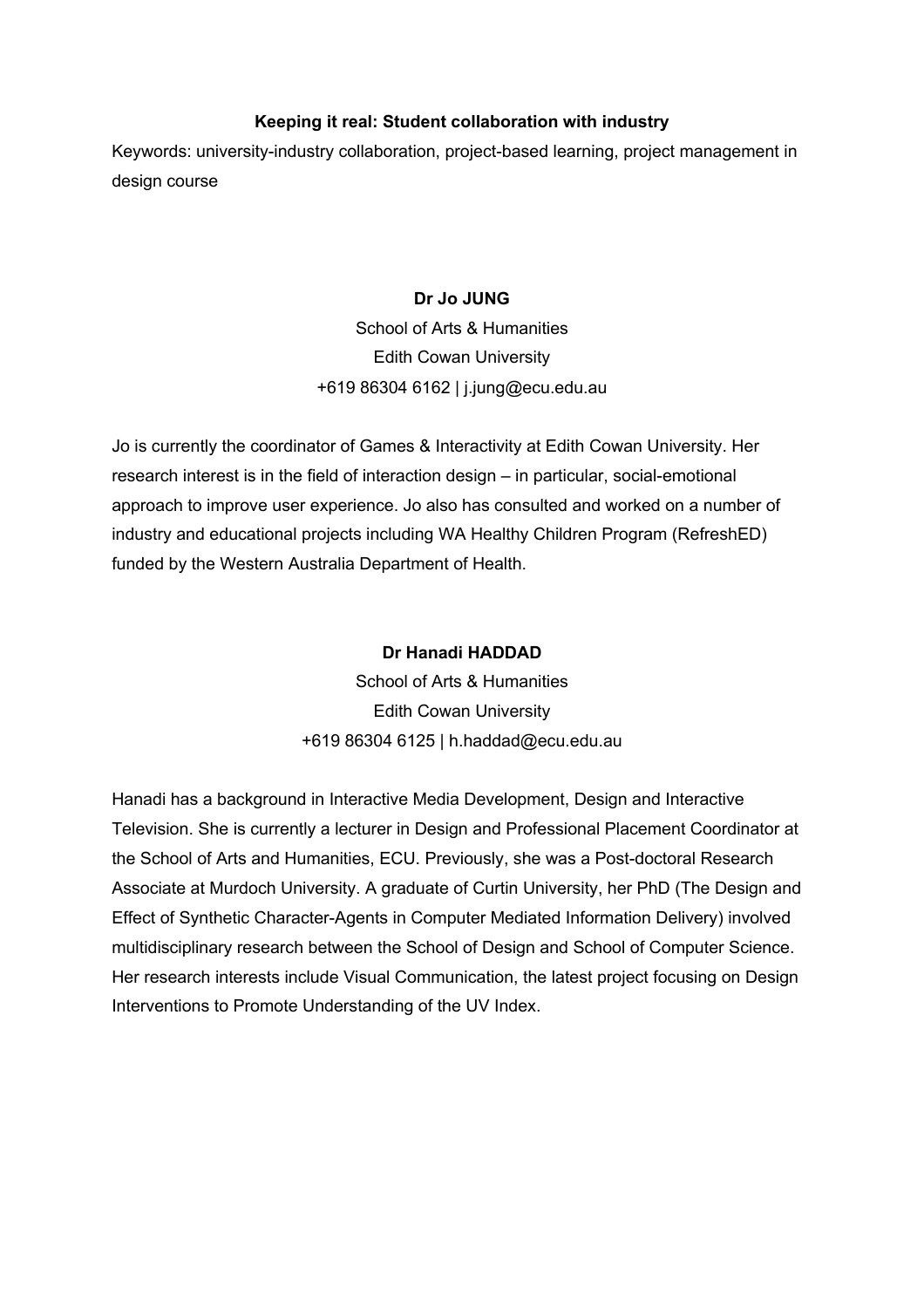#### **Abstract**

Project-based learning though industry collaboration provides a critical link between the real world and the academic environment. In learning institutions, students work on simulated assignment topics shielded from the real world refining their design skills. Working on live project briefs and partnership with industry clients allow students to put their knowledge into practice, and prepare for future employability. As students develop their project, they must consider two aspects of professional practice: design management and project management. This requires students to demonstrate their ability to consider a broader understanding of initiating and completing a project through an extensive application of project management skills. This paper examines the final year capstone unit, *Design Practices: Project*, where student teams collaborate with industry clients to deliver outcomes in the form of products and services. After reviewing the status-quo of the unit, projects challenges, lessons learned and students' feedback will be discussed.

#### **Introduction**

In a traditional learning context in higher education, design students learn to research a problem, explore alternatives, and defend their design outcome in terms of their thinking and design process. In the real world, designers deal with problems that are often complex in nature and that need to be addressed and communicated visually to a user group very often unlike themselves (Jones & VanPatter 2009). However, traditional classroom-based projects, in which topics are simulated and briefs are provided by teaching staff, are often insulated from reality and freighted with unrealistic requirements (Shneiderman et al. 2006). These projects heavily focus on the design-management processes of developing products or services lacking and fail to address the industry practice of working in partnership with stakeholders. Students function largely within a relatively homogeneous community of their peers and lecturers. This often leads self-referential thinking that neglects the cultural, individual and social dimensions of designing the product. This detached nature of university assignments prevents students from seeing the projects in a context of real-world and visualising users' interaction with their project often seen by students merely as assignments to earn them marks.

The academic-project unit is an attempt to address some of the issues that arise from the traditional classroom context of insulated and inauthentic design practice. Collaborating with industry clients, students are provided with the opportunity to participate in the development of a creative project located in an industry environment. This nature of the unit firmly focuses on students' engagement with a project-management process to plan, manage and execute a project to deliver a product or service.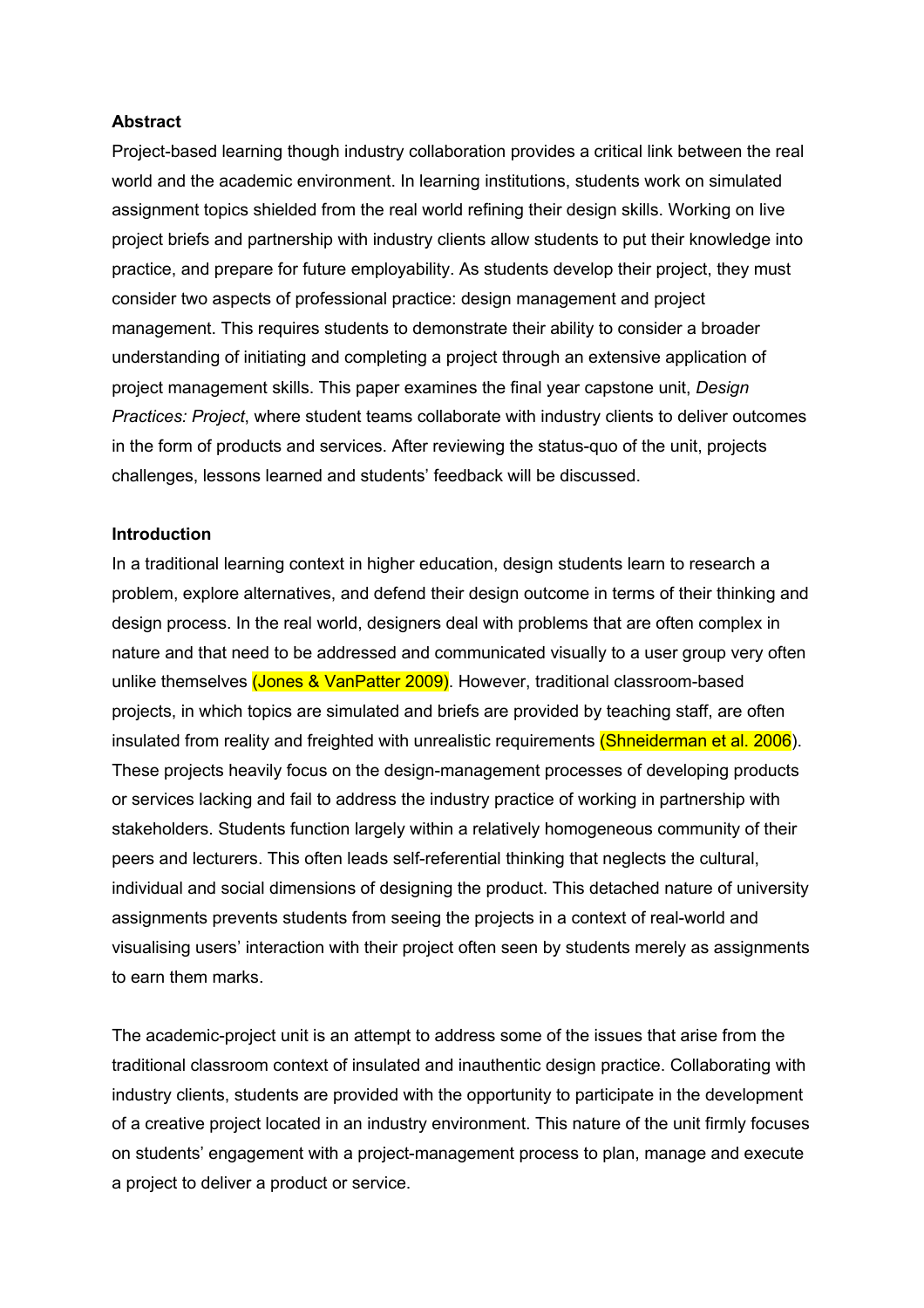### **Context**

The industry project unit is a third-year capstone unit in the Bachelor of Design at an Australian university accommodating multiple majors including Animation, Games & Interactivity, Graphic Design, and Environmental & Spatial Design. The majority of students enrolled in this unit although from the Bachelor of Design, also includes majors from various disciplines such as Advertising, Film & Video, Public Relations, Photography and Visual Arts. The common disciplinary aspect amongst students is that they are interested in or planning to be engaged in professions of creative industries-based practice.

### *Industry clients and projects*

Industry clients are recruited through the professional networks of the unit lecturers, advertisements through social networking websites, and direct contacts from industry clients. The clients are from various industries including large and small, not-for-profits and government organisations. The types of projects vary from discrete problems, which focus on product development, to complex problems involving changes to a system (i.e. service design) or the culture of an organisation (i.e. transformation design).

Ten to 15 industry projects are selected every year. To maintain the quality of teaching and learning aligned to the unit's learning outcomes and contribute our students' valuable skills and knowledge, the unit has a screening process for project selection. The design industry has changed drastically in recent years from a narrow focus on ornamental design to a much broader concept of value-driven design (Resnick 2016). The unit prioritises projects that allow students to practice a deeper engagement with a design process to inspire, ideate and implement their understanding of design to create values for stakeholders (i.e. product users, clients and the designer team). Clients are required to agree upon the ethos and the structure of the unit if they wish to collaborate with the students.

### *Project selection process*

Industry projects are introduced to students in the first week of semester and students select a project based on their discipline area and skill sets. Students are required to complete a project preference form to:

- indicate their preferred projects;
- indicate role(s) they wish to perform as a team member;
- describe their previous projects/assignments; and
- list technical skills.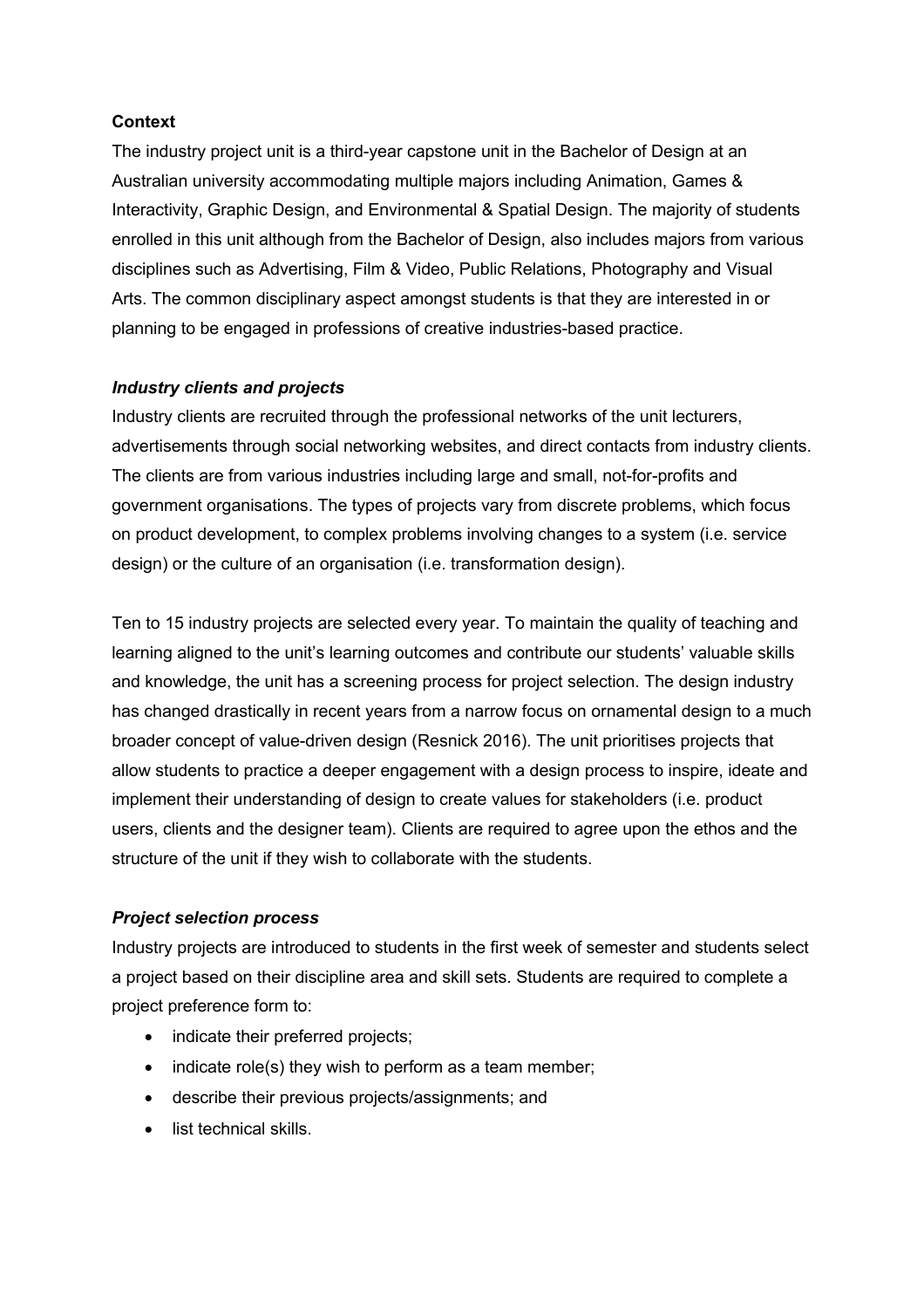The purpose of this screening process is to allow students to choose a project to complement their discipline skills and put their previous learning into industry-level practice. The process is also to ensure that a team is formed with a balanced skill sets for projects.

## **Project management processes**

## *Project-oriented process*

The unit focuses on extensive application of project management following an integrated approach to manage design and project-oriented processes based on the five process groups outlined in the Project Management Institute's Project Management Body of Knowledge (PMBOK) (Marchewka 2012):

- Initiating: development of business case
- Planning: planning of entire project (e.g. scope, resources, cost, schedule)
- Executing: carrying out the planned activities
- Monitoring and controlling: managing and measuring progress
- Closing: verifying all deliverables are satisfactorily completed

Following the project management process, students are required to address the following nine areas: scope, time, cost, quality, procurement, human resources, communications, risk management and stakeholder management. This is to ensure that students work strategically through the challenging ambiguity of real-world project problems and working with clients.

An online project management application, Asana, is used to track, monitor and report the project progress. It is the project manager's responsibility to set up a project account to list the team's agreed- upon work breakdown structure (WBS), enumerating and allocating tasks and the associated components such as the task assignees, due dates, and deliverables. Each student in a team is then required to visit Asana regularly to track and record their task progress by leaving comments and uploading evidence of their activities (e.g. documents, media files). The following screen grab shows an example of project management and task tracking in Asana: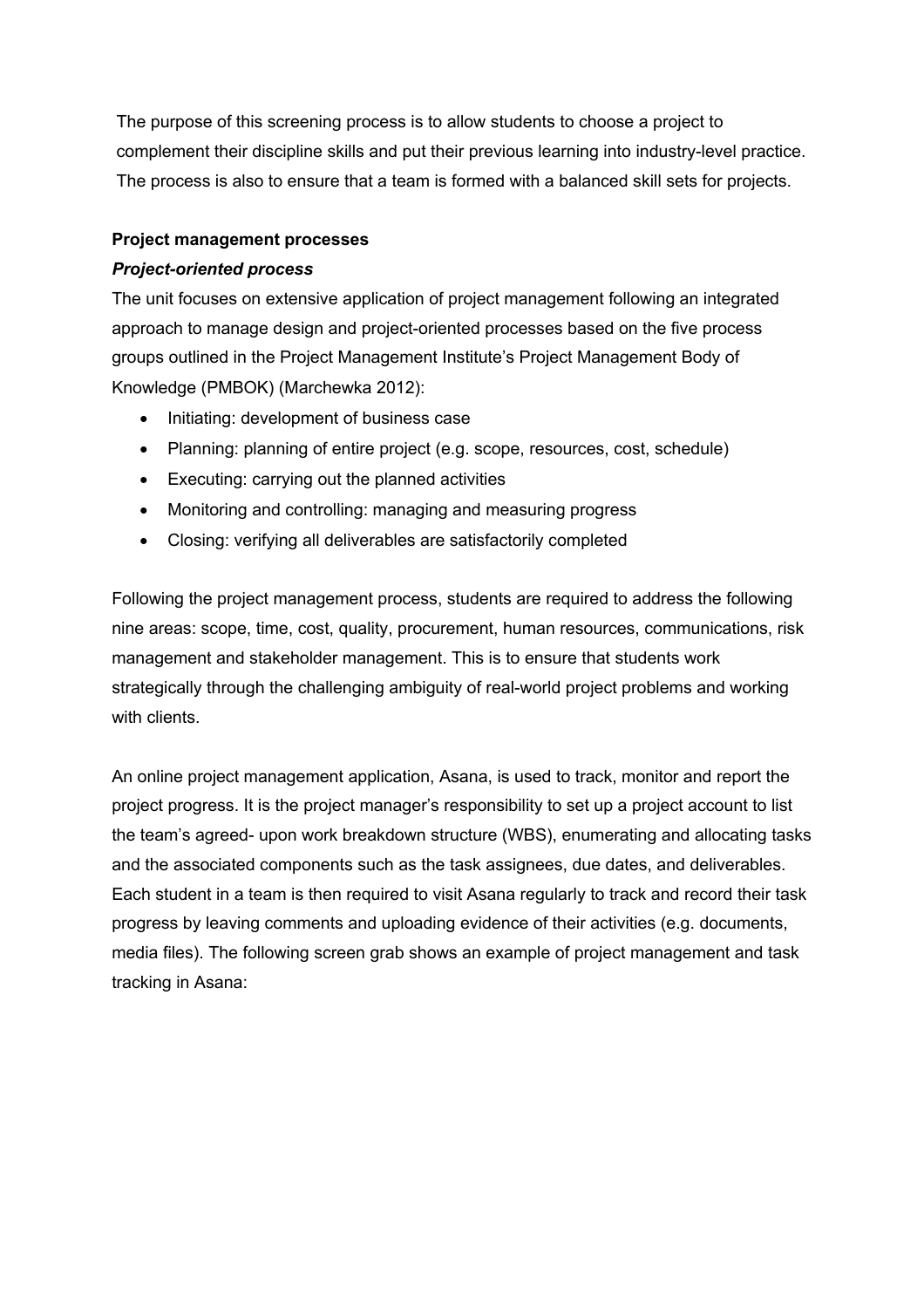

Figure 1: Screen grab of Asana from a 2018 student project

# *Design-oriented process*

The Double Diamond design process (Design Council 2018) is used in the unit to guide students' product development process. The Double Diamond model involves a four-stage design framework including: Discover, Define, Develop, Deliver phases. The assessment points and structure of the unit are organised to align with the Double Diamond process. The main objective is to provide a systematic framework to assist students' design practice and to guide their design outcomes while they learn project management processes within a group setting, alongside client management (Stone 2010). The Double Diamond model provides a four-stage design framework covering Discover, Define, Develop, Deliver phases. This model was selected as it is a consolidated design process, embodying the merits of a number of popular design processes supporting the diversity of projects involved in the unit.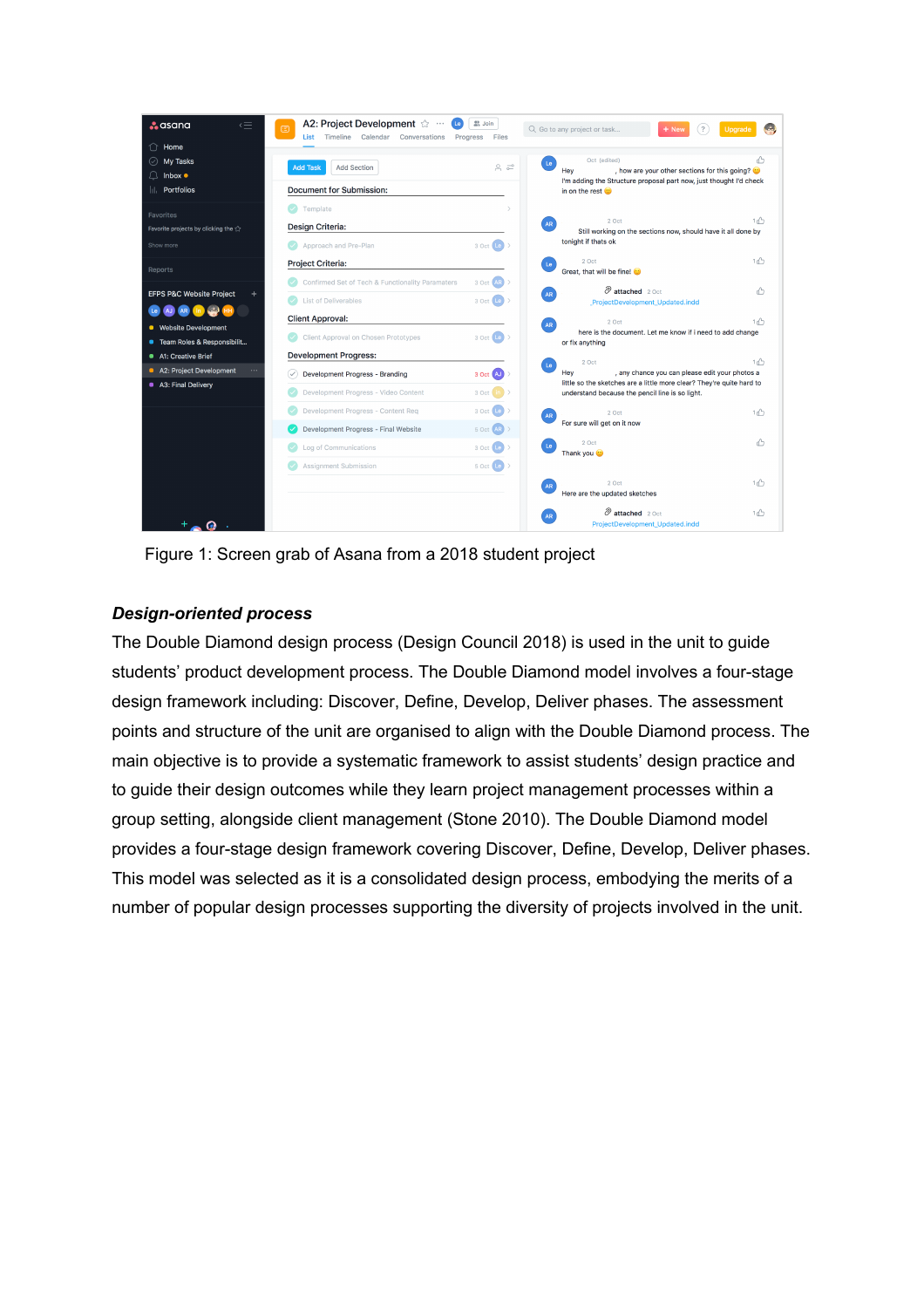

Figure 2: The assessment points and structure of the industry project unit

# **Project challenges**

Many of the previous studies on university-industry collaboration discussed the merits and mutual benefits gained by academia and businesses (Ankrah & AL-Tabbaa 2015; Chandrasekran, et. al. 2013; Shin, Lee, & Jung 2013; Roberts, 2007; Vavreck 2002). However, barriers and challenges associated in these collaborations are seldomly reviewed extensively. A few studies reported similar elements of challenges to collaboration including:

- Different incentives and conflicts between public and private knowledge (Bruneel, D'Este, & Salter 2010)
- Conflicts over intellectual property (Bruneel, D'Este & Salter 2010; Vere 2008); and
- Students' pressure on working on industry projects (e.g. pressure on meeting the expectation of clients, complexity of real-world problem) (Marcketto & Karpova 2014; Vere 2008).

Similarly, this study shares some of the findings of the previous studies. There were three recurring challenges observed in the unit, and they were:

- conflicts of expectations between students and clients;
- emotional stress and pressure on students; and
- disinterest in project management.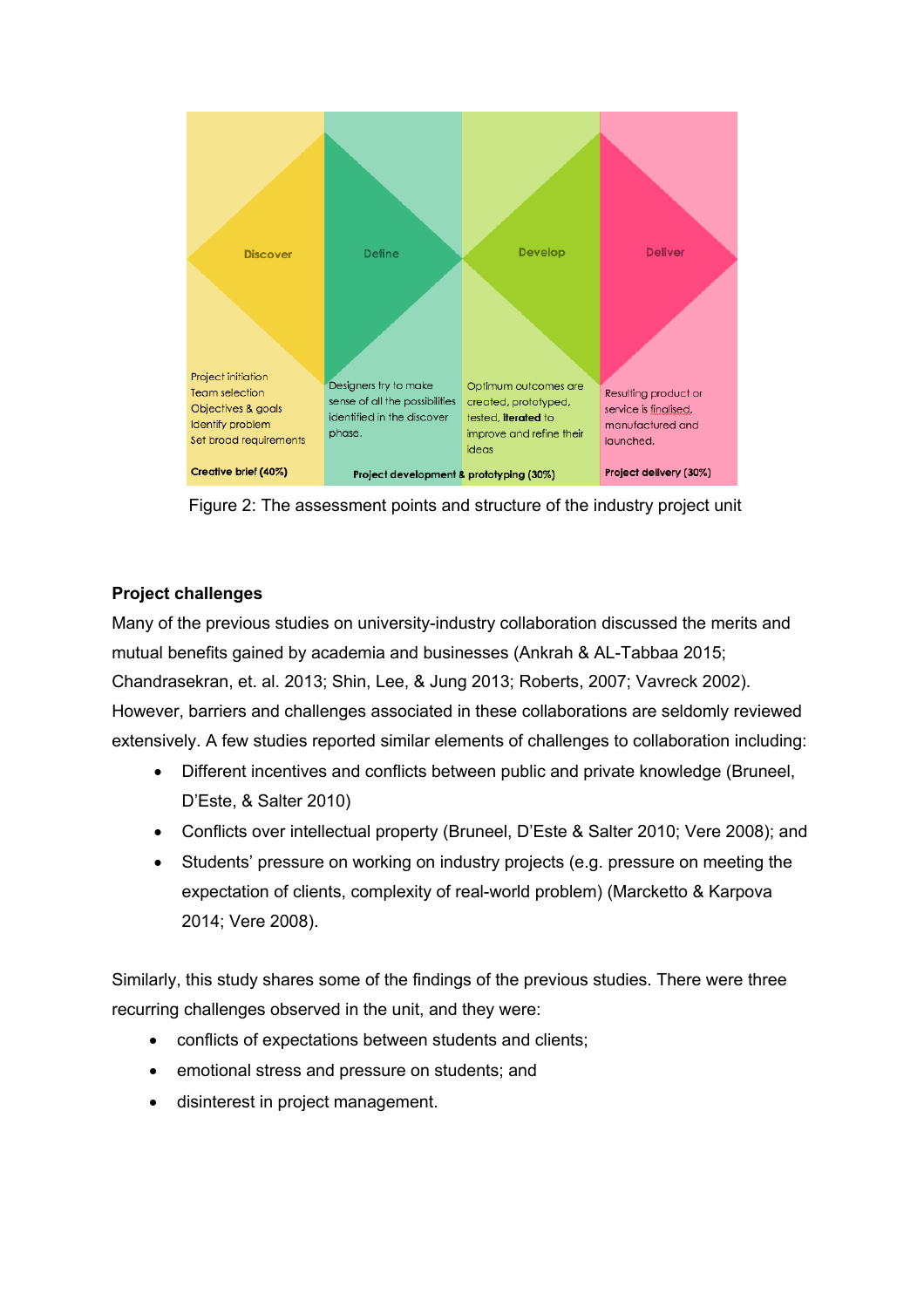#### *Conflicts of expectations between students and clients*

Over the years, the perception of industry clients towards university projects and working with students have changed. More clients appreciate the opportunity to innovate their products and service by harnessing students' creativity through knowledge exchange. However, it is still an ongoing concern that some clients consider university-industry collaborations as a means of reducing financial stress of their business; or a way to complete time-consuming and labour-intensive tasks. The live nature of the projects and direct involvement of clients as an active participant often alter the original brief and scope of the projects. This sometimes resulted in clients demanding students to work on small and insignificant parts of a whole project (e.g. data/content entry for an online magazine); or instructing students to develop specific product or service omitting the crucial phase of design research. In turn, preventing students from gaining the valuable experiences of working with industry clients as design professionals – exercising their creativity, a holistic approach to solve design problems, and managing a project.

#### *Emotional stress and pressure on students*

The project-based learning in a team environment and involvement of industry clients proved to be a challenge for some students. Involving clients throughout the design process is not merely a monitoring activity; they play an active stakeholder role in collaborating with students and provide an alternative channel of feedback for project outcomes. Some students leverage their client involvement and feedback to motivate their project management skills and professionalism. However, some indicated that the pressure of working with industry clients was greater than they expected and emotionally stressful.

#### *Disinterest in project management*

Similar previous studies rarely discuss the extent and application of project management in their university-industry collaborations. In the authors' industry project unit, students are introduced to project management for the first time, strictly following the PMBOK's project management system. Some students were overwhelmed by the unfamiliar territory of project management. Some students described project management to be unappealing and tedious, expressing their preference to spend more time on 'design-making' and developing products and services for clients. In particular, many students were overwhelmed by the management of two processes involved in the unit: i.e. the project-oriented and designoriented processes. It seems that students understood the overarching concept of project management and design-oriented process located within the project management as a part of its component. However, some failed to execute their understanding in practice,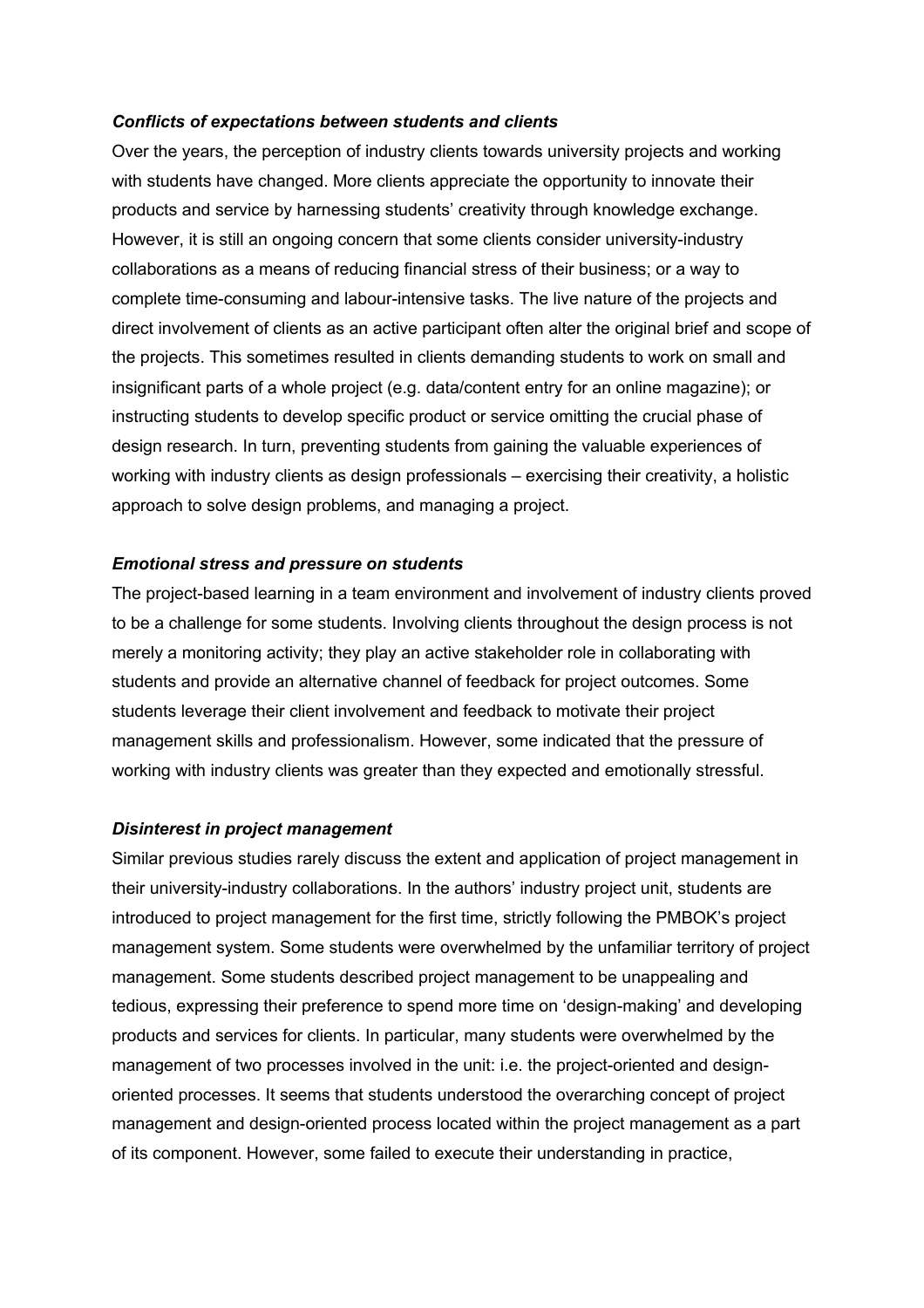especially at the beginning of project management planning where students are required to develop work breakdown structure (WBS).

# **Project benefits & Student feedback**

The benefits of project-based learning and university-industry collaboration are well documented in many studies (e.g. Ankrah & AL-Tabbaa 2015; Bosley 1995; Marcketti & Karpova, 2014; Rajibussalim, Sahama, & Pillay 2016) and one of the key benefits is the opportunity for students to work on projects situated in a real-world context and their interaction with industry clients and stakeholders. The key benefit of industry collaboration is that it positively encourages students to invest greater effort and motivates to deliver quality outcomes (Marcketti & Karpova, 2014).

Feedback from students in the authors' industry project unit noted that industry-based projects helped them to prepare for the future and their career development. The majority of students reported the following aspects of the unit to be beneficial to their learning:

- having industry experience before completing their degree;
- practising a project management process including teamwork;
- improving employability; and
- receiving feedback and collaborating with real clients.

This is evidenced in student surveys between 2015 and 2018):

'This is a full on [sic] unit that really challenged my thinking. I am completely exhausted after it but I am very happy with our outcome' (survey response from a student in 2015)

'It was challenging in a good way - helpful to have a unit that teaches the actual navigation of working with clients and provides an opportunity to do so in a relatively safe environment' (survey response from a student in 2017)

Students also indicated that the unit provided them an opportunity to discover and test their strengths, and identify weaknesses to further improve their employability:

'Pushing myself to learn new techniques and technology for the particualr [sic] project I was working on. Also the potential for networking is good' (survey response from a student in 2016)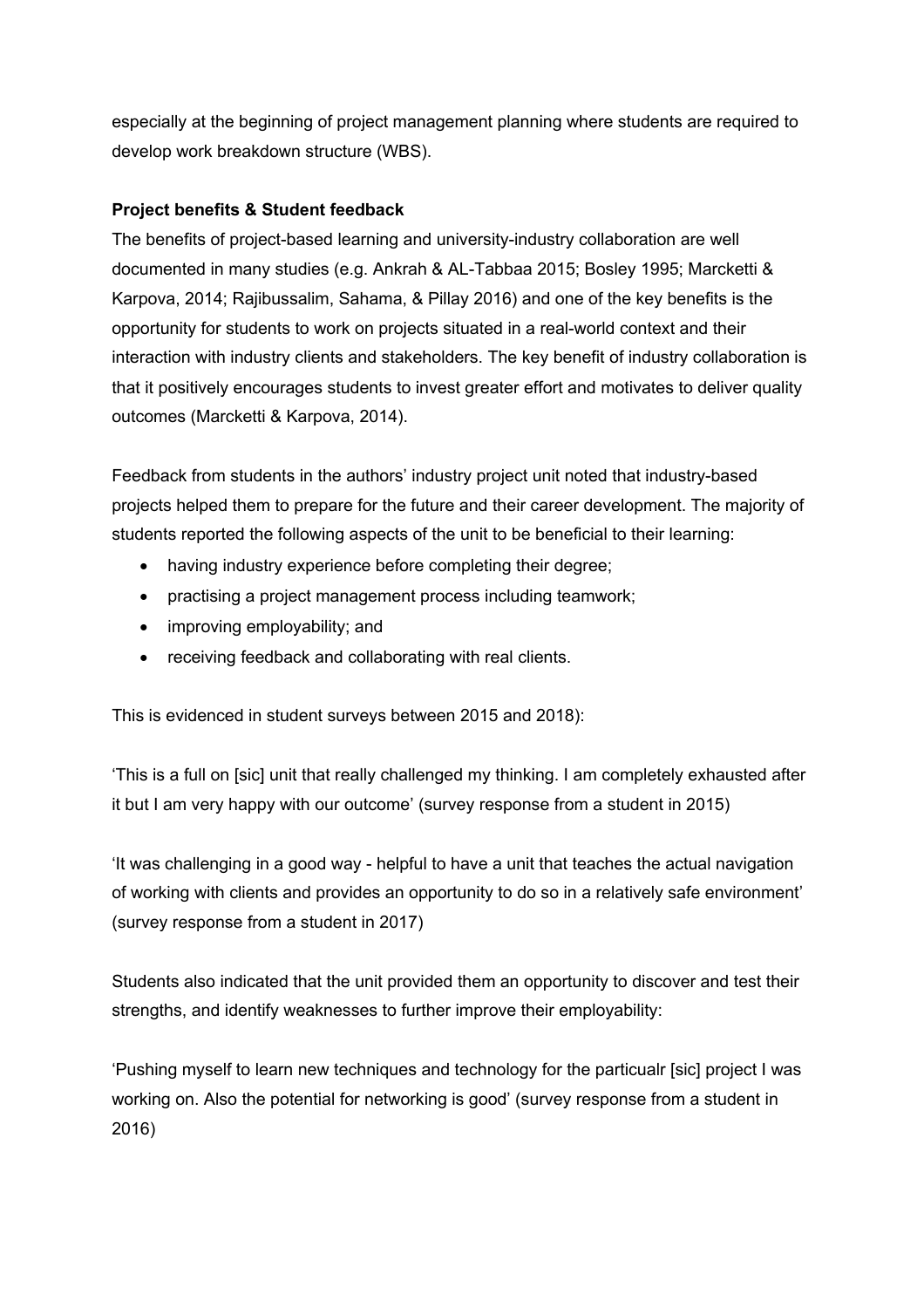While the opportunity to work with industry clients on a live project is the main attraction of the unit, a series of surveys shows interesting recurring feedback that students enjoyed group work and they appreciated the process of team building to complete the project.

'Learning to work with a team, organising and communicating between each other' (survey response from a student in 2015)

'Team building and co-ordination was probably the best part of this unit' (survey response from a student in 2016)

'Working together with other creatives who are just as passionate about the project as you are' (survey response from a student in 2017)

As noted earlier, some students indicated their heightened level of stress involving clients and pressure to meet the expectations of clients. However, some students noted that they appreciated the involvement of clients, in particular, feedback they received from clients. While the lecturers provide formative and summative assessment feedback as a means of formal evaluation of their work and the assessment marks act as a currency and benchmark; clients provided professional guidance for students to improve their industry-specific skills and transferrable skills such as communication. This is evidenced in one of clients' email in 2018 (An industry client, pers.comm., 31 October):

Thank you so much for the opportunity given to me for work on my project. The students did a fantastic job and the results far exceeded my expectations. It's obvious the lecturing of this unit has been very successful in teaching students to understand the value of effective communication when working on a project. The outcomes were indicative of their hard work. It's been a pleasure to work with yourself and the students over the past six months and thank you again Jo for the opportunity.

### **Summary and conclusion**

Working on a real-world project within the boundary of learning institution provides students the opportunity to safely practice industry standard project management and put their design processes into practice. The dynamics of collaborative design in an industry setting provides an authentic context for students to make a transition from insulated design practice to future professional practice. The results of university-industry collaboration indicated that the nature of industry-projects involving clients and management of multiple process overwhelmed some students and causes emotional stress.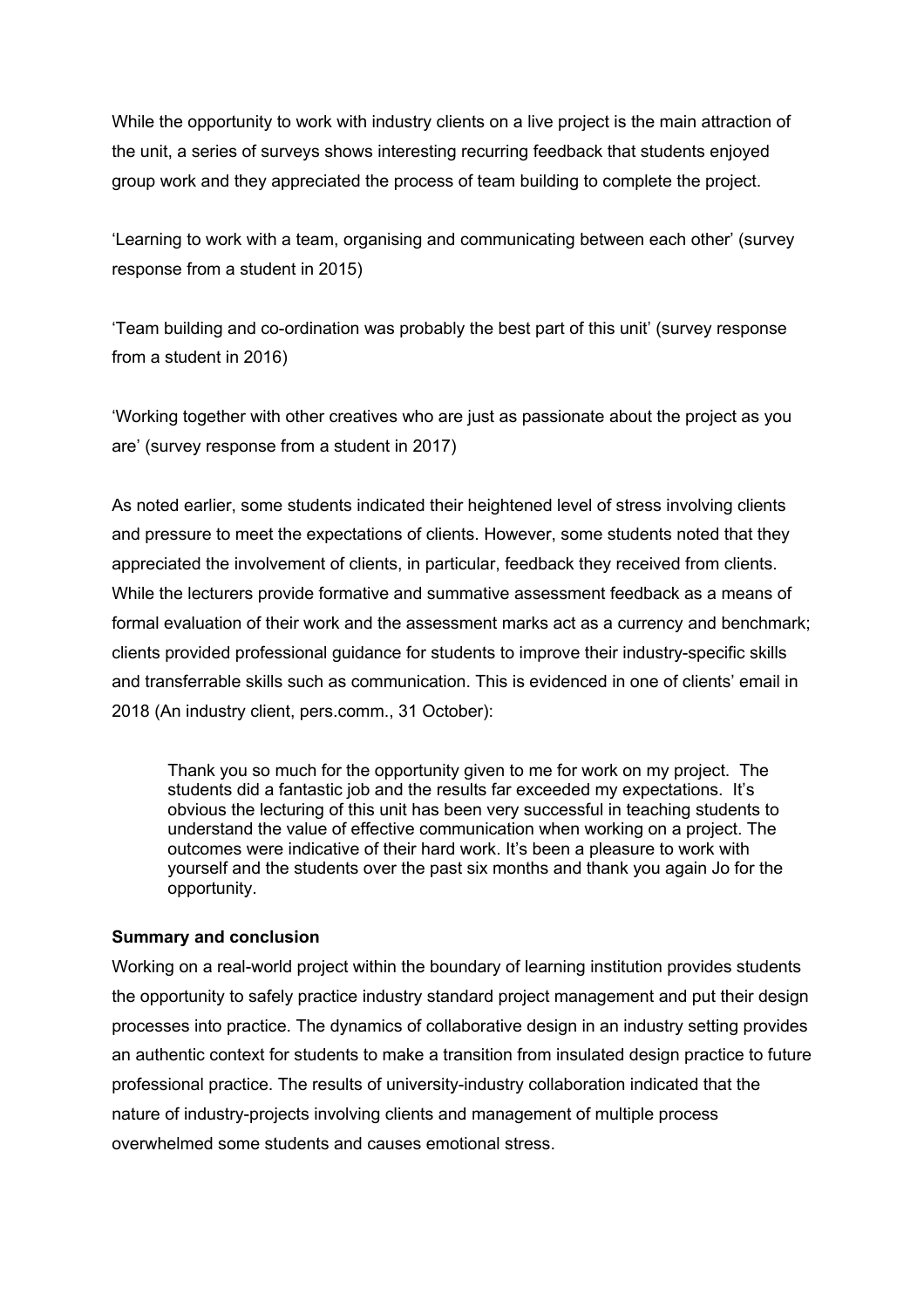There were also benefits for students to appreciate the self-reflective process of understanding their own skill sets and prepare for their future employability. Students also indicated that they enjoyed the group work through project management which will help them to prepare for real world interdisciplinary collaboration.

The findings of this study also have benefits for other stakeholders, including teaching staff and the wider university, in facilitating the collaboration of university-industry projects. The interaction with industry clients and feedback from them, allows students to gain access to a different mode of learning, which they cannot experience in traditional classroom-based activities. Industry projects as an assessment provides students with alternative means of obtaining feedback about their work in real-world contexts. In turn, the lecturers play a number of different facilitation roles including, mediator, supporter, advisor, and mentor.

University-industry collaborations have mutual benefits for both parties: students have an opportunity to work on live industry projects, and clients receive a product or service in return. It also allows teaching staff to assess industry demands and devise authentic assessments in the course to ensure the currency of the curriculum.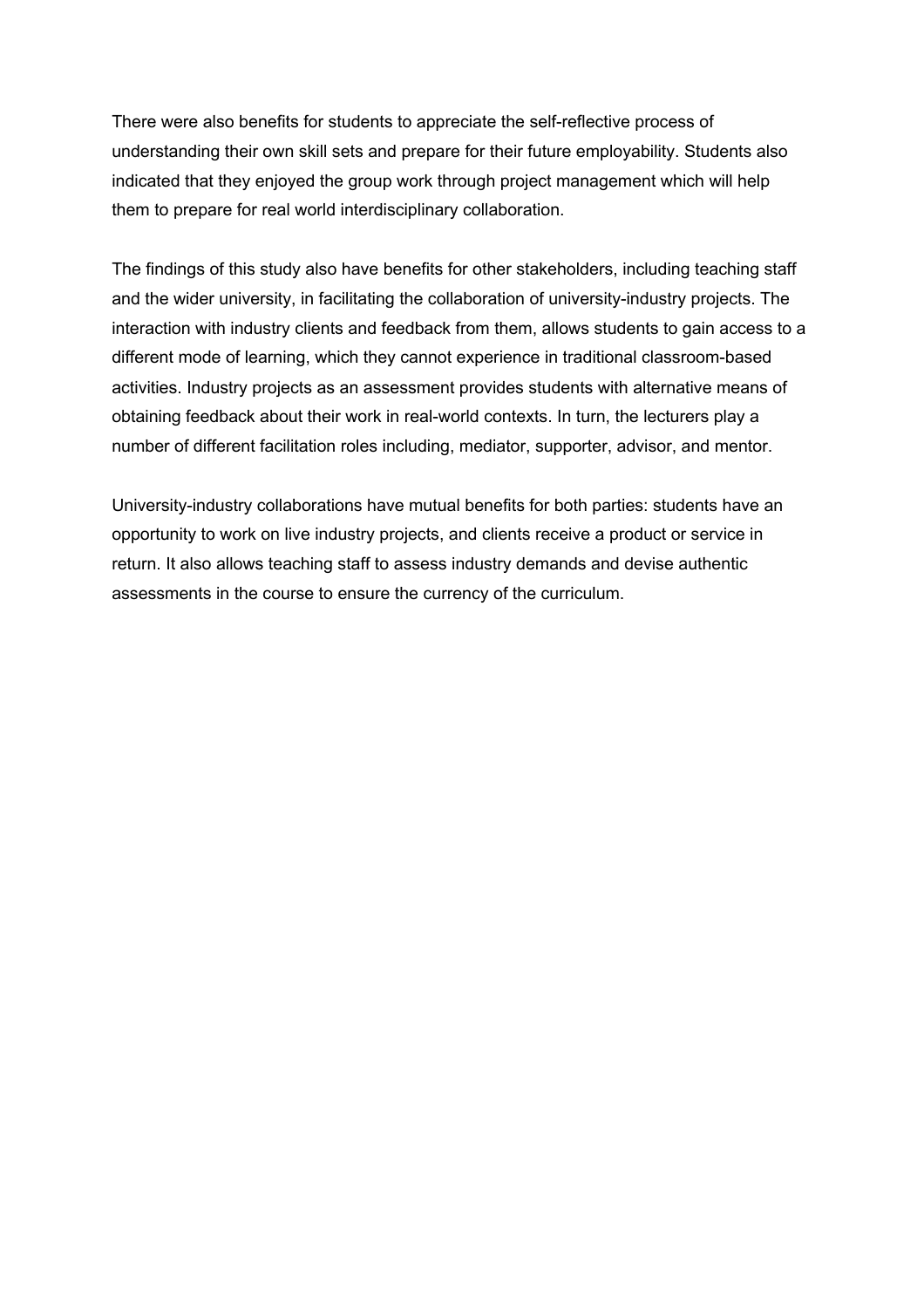#### **References**

Ankrah S & AL-Tabbaa O 2015, 'Universities–industry collaboration: A systematic review', *Scandinavian Journal of Management*, vol. 31, no. 3, pp. 387 – 408.

- Briggs, J & tang, C. 2011, *Teaching for quality learning at university: What the student does*, Society for Research into Higher Education & Open University Press, New York.
- Bruneel, D'Este & Salter 2010, 'Investigating the factors that diminish the barriers to university-industry collaboration', *Research Policy*, vol. 39, no. 7, pp. 858 – 868.
- Butler, DL & Winne, PH 1995, 'Feedback and self-regulated learning: A theoretical synthesis', *Review of Educational Research*, vol. 65, pp.245-257.
- Bosley, DS. 1995, 'Collaborative partnerships: academia and industry working together. (Symposium Part IV)', *Technical Communication*, vol. 42. no. 4, pp. 611-619.
- Chandrasekaran, Sivachandran, Stojcevski, Alex, Littlefair, Guy, Joordens, Matthew 2013, 'Project-oriented design-based learning: aligning students' views with industry needs', *International journal of engineering education*, vol. 29, no. 5, pp. 1109-1118.
- Design council. The design process: what is the double diamond?, viewed 11 November 2018, https://www.designcouncil.org.uk/news-opinion/design-process-what-doublediamond.
- Falchikov, N. 2005, I*mproving assessment through student involvement: practical solutions for aiding learning in higher and further education,* Routledge Falmer, London.
- Jones, PH & vanpatter, GK 2009. *Design 1.0, 2.0, 3.0, 4.0: The rise of visual sensemaking.* NextDesign Leadership Institute, New York.
- Marchewka, JT 2012, *Information technology project management: Providing measurable organisational value,* John Wiley & Sons, Inc., UAS.
- Marcketti, SB & Karpova, E 2014, 'Getting Ready for the Real World: Student Perspectives on Bringing Industry Collaboration into the Classroom', *Journal of Family & Consumer Sciences*, vol. 106, no, 1m pp. 27 – 31.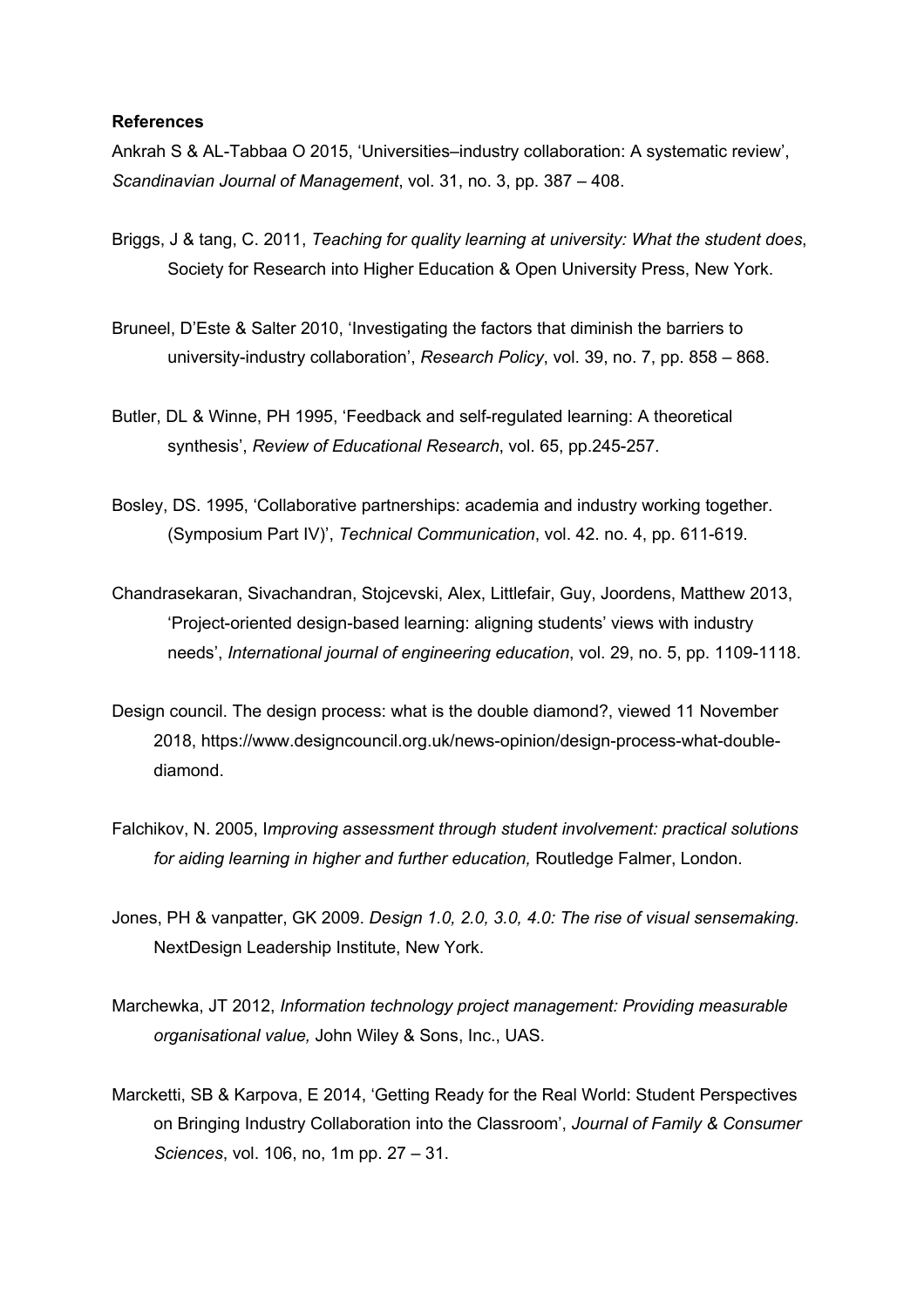Rajibussalim, Sahama, T, & Pillay, H 2016, 'realisation of university-industry collaboration through industry-based learning at indonesian higher education', *Proceeding of INTED2016 Conference*, Valencia, Spain, viewed 24 August 2019, https://eprints.qut.edu.au/95425/1/Rajibussalim\_official\_INTED2016\_paper.pdf.

Resnick, E 2016, *Developing Citizen Designers,* Bloomsbury Academic, New York.

- Roberts JL 2007, 'The future of academic-industry collaboration', *International Association of Societies of Design Research*, Hong Kong Polytech University, Hong Kong, viewed on 24 August, 2019, https://www.sd.polyu.edu.hk/iasdr/proceeding/papers/the%20future%20of%20academi c-industry%20collaboration.pdf.
- Shin, Lee, & Jung 2013, 'Development of Internship & Capstone Design Integrated Program for University-industry Collaboration', *Procedia-Social and Behavioural Sciences*, vol. 102, September 2015, pp. 386 – 391.
- Shneiderman, B, bishop, A, friedman, B, lazar, J, marsden, G, & nass, C 2006, 'Making a difference: Integrating socially relevant projects into HCI teaching' *Paper presented at the CHI '06 extended abstracts on Human factors in computing systems*, Montreal, Canada, viewed 24 August 2019, https://www.researchgate.net/publication/221513661 Making a difference integrating socially relevant projects into HCI teaching.
- Stone, TL 2010, *Managing the design process-implementing design: An essential manual for the working designer,* Rockport Publisher, Massachusetts.
- Vavereck, AN 2002, 'Project Management Applied to Student Design Projects', *Proceeding of the 2002 American Society for Engineering Education Annual Conference & Exposition*, American Society for Engineering Education, viewed 24 August 2019, https://ecu.on.worldcat.org/atoztitles/link?sid=google&auinit=AN&aulast=Vavreck&atitle =Project+Management+Applied+to+Student+Design+Projects&title=Age,+The&volume =7&date=2002&spage=1&issn=0312-6307.
- Vere, ID 2008, 'managing industry collaboration: providing an educational model in a clientled project', *International Conference on Engineering and Product Design Education*, Universitat Politecnica De Catalunya, Barcelona, Spain, viewed 24 August 2019,